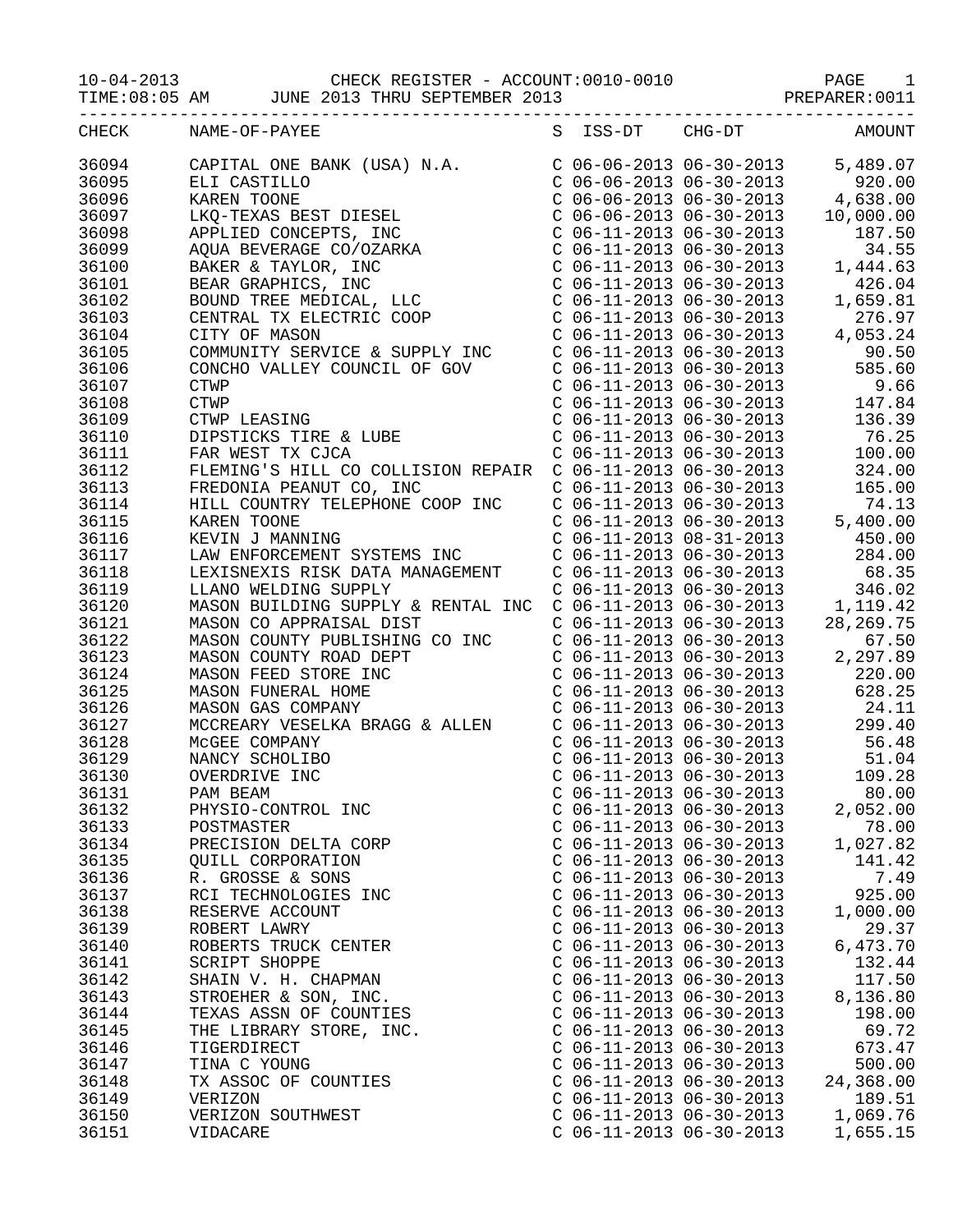|                | CHECK NAME-OF-PAYEE                                                                                                                                                                                                                                                |                                                        |                           | S ISS-DT CHG-DT AMOUNT |
|----------------|--------------------------------------------------------------------------------------------------------------------------------------------------------------------------------------------------------------------------------------------------------------------|--------------------------------------------------------|---------------------------|------------------------|
| 36152          |                                                                                                                                                                                                                                                                    |                                                        |                           |                        |
| 36153          |                                                                                                                                                                                                                                                                    |                                                        |                           |                        |
| 36154          |                                                                                                                                                                                                                                                                    |                                                        |                           |                        |
| 36155          |                                                                                                                                                                                                                                                                    |                                                        |                           |                        |
| 36156          |                                                                                                                                                                                                                                                                    |                                                        |                           |                        |
| 36157          |                                                                                                                                                                                                                                                                    |                                                        |                           |                        |
| 36158          |                                                                                                                                                                                                                                                                    |                                                        |                           |                        |
| 36159          |                                                                                                                                                                                                                                                                    |                                                        |                           |                        |
| 36160          |                                                                                                                                                                                                                                                                    |                                                        |                           |                        |
| 36161          |                                                                                                                                                                                                                                                                    |                                                        |                           |                        |
| 36162          |                                                                                                                                                                                                                                                                    |                                                        |                           |                        |
| 36163          |                                                                                                                                                                                                                                                                    |                                                        |                           |                        |
| 36164          |                                                                                                                                                                                                                                                                    |                                                        |                           |                        |
| 36165          |                                                                                                                                                                                                                                                                    |                                                        |                           |                        |
| 36166          |                                                                                                                                                                                                                                                                    |                                                        |                           |                        |
| 36167          |                                                                                                                                                                                                                                                                    |                                                        |                           |                        |
| 36168          |                                                                                                                                                                                                                                                                    |                                                        |                           |                        |
| 36169          |                                                                                                                                                                                                                                                                    |                                                        |                           |                        |
| 36170          |                                                                                                                                                                                                                                                                    |                                                        |                           |                        |
| 36171          |                                                                                                                                                                                                                                                                    |                                                        |                           |                        |
| 36172          |                                                                                                                                                                                                                                                                    |                                                        |                           |                        |
| 36173          |                                                                                                                                                                                                                                                                    |                                                        |                           |                        |
| 36174          |                                                                                                                                                                                                                                                                    |                                                        |                           |                        |
| 36175          |                                                                                                                                                                                                                                                                    |                                                        |                           |                        |
| 36176          |                                                                                                                                                                                                                                                                    |                                                        |                           |                        |
| 36177          |                                                                                                                                                                                                                                                                    |                                                        |                           |                        |
| 36178          |                                                                                                                                                                                                                                                                    |                                                        |                           |                        |
| 36179          | CATERPILLAR FINANCIAL SERVICES CORP<br>CENTRAL TEXAS AUTOPSY PLLC<br>CENTURYLINK QCC<br>CIRA<br>D-7 TCAAA<br>DANFORD LAW FIRM<br>DEBBIE OWEN<br>HILL COUNTRY MEM HOSPITAL<br>HOLI COMPANY OF TEXAS<br>HOSE PRODUCTS INC<br>JAN APPLEBY<br>JANE HOERSTER<br>LEXIS N |                                                        |                           |                        |
| 36180          |                                                                                                                                                                                                                                                                    |                                                        |                           |                        |
| 36181          |                                                                                                                                                                                                                                                                    |                                                        |                           |                        |
| 36182<br>36183 |                                                                                                                                                                                                                                                                    |                                                        |                           |                        |
| 36184          |                                                                                                                                                                                                                                                                    |                                                        |                           |                        |
| 36185          |                                                                                                                                                                                                                                                                    |                                                        |                           |                        |
| 36186          |                                                                                                                                                                                                                                                                    |                                                        |                           |                        |
| 36187          |                                                                                                                                                                                                                                                                    |                                                        |                           |                        |
| 36188          |                                                                                                                                                                                                                                                                    |                                                        |                           |                        |
| 36189          |                                                                                                                                                                                                                                                                    |                                                        |                           |                        |
| 36190          | MASON MONOGRAMS & MORE                                                                                                                                                                                                                                             |                                                        | $C$ 06-24-2013 07-31-2013 | 235.00                 |
| 36191          | MASON SHORT STOP                                                                                                                                                                                                                                                   | $C$ 06-24-2013 06-30-2013                              |                           | 97.76                  |
| 36192          | MELISSA HALEY                                                                                                                                                                                                                                                      | $C$ 06-24-2013 06-30-2013                              |                           | 8.93                   |
| 36193          | NANCY SCHOLIBO                                                                                                                                                                                                                                                     | $C$ 06-24-2013 07-31-2013                              |                           | 30.54                  |
| 36194          | NOTARY PUBLIC UNDERWRITERS AGENCY                                                                                                                                                                                                                                  | $C$ 06-24-2013 07-31-2013                              |                           | 135.75                 |
| 36195          | NUWAY INC                                                                                                                                                                                                                                                          | $C$ 06-24-2013 07-31-2013                              |                           | 42.78                  |
| 36196          | OVERDRIVE INC                                                                                                                                                                                                                                                      | $C$ 06-24-2013 07-31-2013                              |                           | 338.21                 |
| 36197          | PAM BEAM                                                                                                                                                                                                                                                           | $C$ 06-24-2013 06-30-2013                              |                           | 45.00                  |
| 36198          | PATTI GROTE                                                                                                                                                                                                                                                        | $C$ 06-24-2013 07-31-2013                              |                           | 7.50                   |
| 36199          | PITNEY BOWES                                                                                                                                                                                                                                                       | $C$ 06-24-2013 07-31-2013                              |                           | 162.24                 |
| 36200          | POSTMASTER                                                                                                                                                                                                                                                         | $C$ 06-24-2013 07-31-2013                              |                           | 46.00                  |
| 36201          | PRECISION DELTA CORP                                                                                                                                                                                                                                               | $C$ 06-24-2013 07-31-2013                              |                           | 168.11                 |
| 36202          | PREMIER METALWERKS                                                                                                                                                                                                                                                 | $C$ 06-24-2013 07-31-2013                              |                           | 50,052.00              |
| 36203          | QUILL CORPORATION                                                                                                                                                                                                                                                  | $C$ 06-24-2013 07-31-2013                              |                           | 451.22                 |
| 36204<br>36205 | <b>RTI</b>                                                                                                                                                                                                                                                         | $C$ 06-24-2013 07-31-2013<br>$C$ 06-24-2013 07-31-2013 |                           | 620.00<br>162.00       |
| 36206          | SAN ANGELO STANDARD TIMES<br>SHELL FLEET PLUS                                                                                                                                                                                                                      | $C$ 06-24-2013 07-31-2013                              |                           | 183.00                 |
| 36207          | STEPHANIE SPARKS                                                                                                                                                                                                                                                   | $C$ 06-24-2013 06-30-2013                              |                           | 18.56                  |
| 36208          | TERRY M NORMAN                                                                                                                                                                                                                                                     | $C$ 06-24-2013 06-30-2013                              |                           | 5,451.68               |
| 36209          | TEXAS ASSN OF COUNTIES                                                                                                                                                                                                                                             | $C$ 06-24-2013 07-31-2013                              |                           | 460.00                 |
|                |                                                                                                                                                                                                                                                                    |                                                        |                           |                        |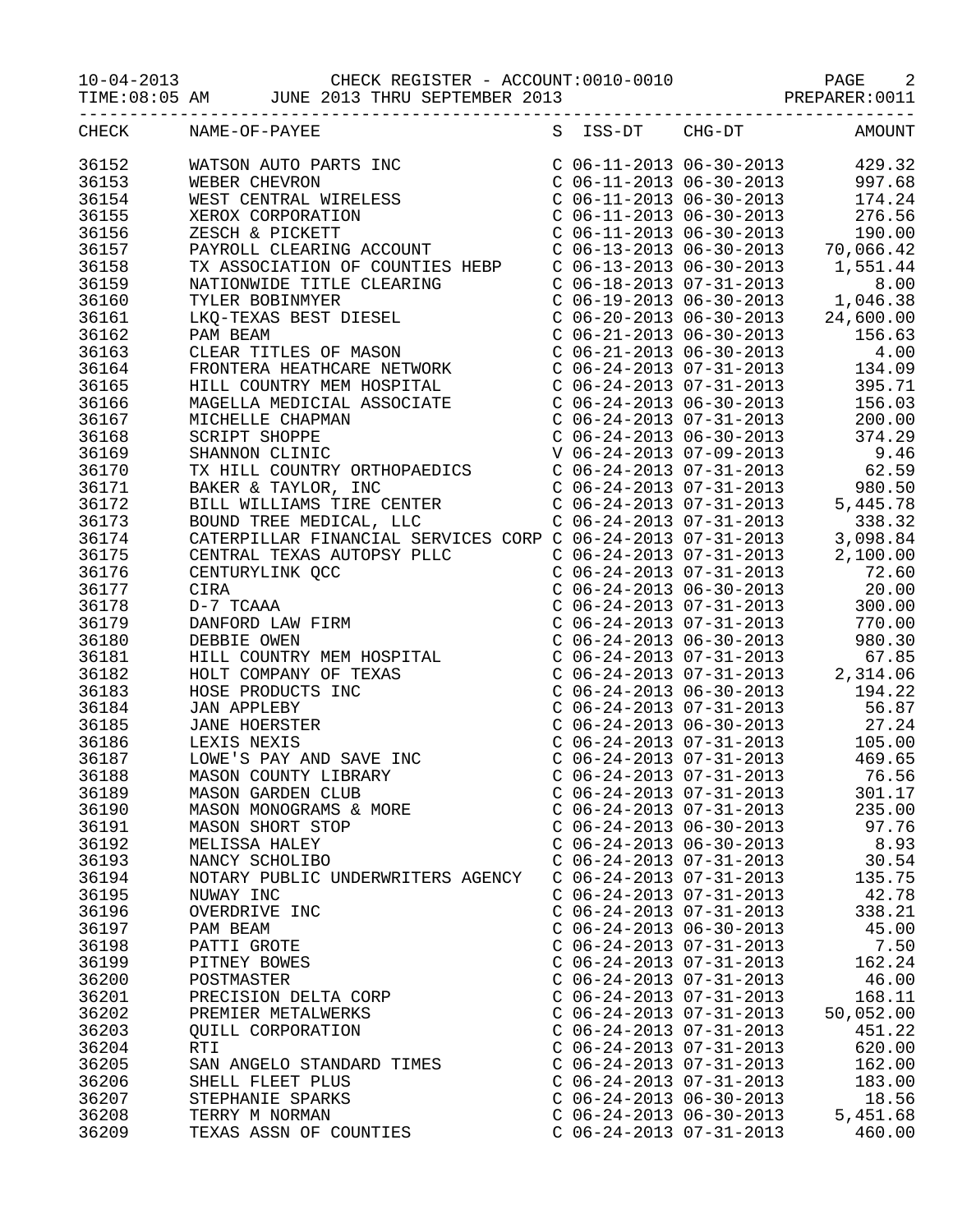| CHECK | NAME-OF-PAYEE                                                                                                                                                                                                                                    |                           | S ISS-DT CHG-DT AMOUNT                                                                                                                                                                                                                 |                                                                                                                                         |
|-------|--------------------------------------------------------------------------------------------------------------------------------------------------------------------------------------------------------------------------------------------------|---------------------------|----------------------------------------------------------------------------------------------------------------------------------------------------------------------------------------------------------------------------------------|-----------------------------------------------------------------------------------------------------------------------------------------|
| 36210 | THE COMMERCIAL BANK (CONTIES CONTRACT COMPANY CONTRACT CONTRACT CONTRACT CONTRACT CONTRACT CONTRACT CONTRACT CONTRACT CONTRACT CONTRACT CONTRACT CONTRACT CONTRACT CONTRACT CONTRACT CONTRACT CONTRACT CONTRACT CONTRACT CONTR                   |                           | $\begin{array}{llllll} \mbox{C} & 06-24-2013 & 06-30-2013 & & 84.14 \\ \mbox{C} & 06-24-2013 & 07-31-2013 & & 82.05 \\ \mbox{C} & 06-24-2013 & 07-31-2013 & & 8,950.00 \\ \mbox{C} & 06-24-2013 & 07-31-2013 & & 1,019.00 \end{array}$ |                                                                                                                                         |
| 36211 |                                                                                                                                                                                                                                                  |                           |                                                                                                                                                                                                                                        |                                                                                                                                         |
| 36212 |                                                                                                                                                                                                                                                  |                           |                                                                                                                                                                                                                                        |                                                                                                                                         |
| 36213 |                                                                                                                                                                                                                                                  |                           |                                                                                                                                                                                                                                        |                                                                                                                                         |
| 36214 |                                                                                                                                                                                                                                                  |                           |                                                                                                                                                                                                                                        |                                                                                                                                         |
| 36215 |                                                                                                                                                                                                                                                  |                           | C 06-24-2013 06-30-2013 368.39<br>C 06-25-2013 06-30-2013 1,174.08                                                                                                                                                                     |                                                                                                                                         |
| 36216 |                                                                                                                                                                                                                                                  |                           |                                                                                                                                                                                                                                        | 5,498.76                                                                                                                                |
| 36217 |                                                                                                                                                                                                                                                  |                           |                                                                                                                                                                                                                                        | 30.00                                                                                                                                   |
| 36218 |                                                                                                                                                                                                                                                  |                           |                                                                                                                                                                                                                                        | 93,466.69                                                                                                                               |
| 36219 |                                                                                                                                                                                                                                                  |                           |                                                                                                                                                                                                                                        | 294.85                                                                                                                                  |
| 36220 | TOM GREEN COUNTY SHERIFF'S OFFICE                                                                                                                                                                                                                |                           | $C$ 06-28-2013 07-31-2013 434.00                                                                                                                                                                                                       |                                                                                                                                         |
| 36221 | JUROR CASH/POLLY MCMILLAN                                                                                                                                                                                                                        |                           |                                                                                                                                                                                                                                        |                                                                                                                                         |
| 36222 |                                                                                                                                                                                                                                                  |                           |                                                                                                                                                                                                                                        | C 07-02-2013 07-31-2013 50.00<br>C 07-05-2013 07-31-2013 1,640.47<br>C 07-08-2013 07-31-2013 464.25<br>C 07-08-2013 07-31-2013 3,115.00 |
| 36223 | TX ASSOCIATION OF COUNTIES HEBP                                                                                                                                                                                                                  |                           |                                                                                                                                                                                                                                        |                                                                                                                                         |
| 36224 | ABILENE MAINTENANCE SUPPLY<br>ABILENE MAINTENANCE SUPPLY<br>C 07-08-2013 07-31-2013<br>C 07-08-2013 07-31-2013<br>C 07-08-2013 07-31-2013<br>3,115.00<br>AMERICAN CHEM-DRY<br>C 07-08-2013 07-31-2013<br>LAR MANAGEMENT & SOLUTIONS LLC<br>C 07- |                           |                                                                                                                                                                                                                                        |                                                                                                                                         |
| 36225 |                                                                                                                                                                                                                                                  |                           |                                                                                                                                                                                                                                        |                                                                                                                                         |
| 36226 |                                                                                                                                                                                                                                                  |                           |                                                                                                                                                                                                                                        |                                                                                                                                         |
|       |                                                                                                                                                                                                                                                  |                           |                                                                                                                                                                                                                                        |                                                                                                                                         |
| 36227 |                                                                                                                                                                                                                                                  |                           |                                                                                                                                                                                                                                        |                                                                                                                                         |
| 36228 |                                                                                                                                                                                                                                                  |                           | C 07-08-2013 07-31-2013<br>C 07-08-2013 07-31-2013<br>C 07-08-2013 07-31-2013<br>C 07-08-2013 07-31-2013<br>C 07-08-2013 07-31-2013<br>5,054.95                                                                                        |                                                                                                                                         |
| 36229 | CENTRAL TX ELECTRIC COOP<br>CITY OF MASON                                                                                                                                                                                                        |                           |                                                                                                                                                                                                                                        |                                                                                                                                         |
| 36230 | CITY OF MASON                                                                                                                                                                                                                                    |                           |                                                                                                                                                                                                                                        |                                                                                                                                         |
| 36231 | COMANCHE COUNTY SHERIFF'S OFFICE                                                                                                                                                                                                                 |                           |                                                                                                                                                                                                                                        |                                                                                                                                         |
| 36232 | COMMUNITY SERVICE & SUPPLY INC                                                                                                                                                                                                                   |                           |                                                                                                                                                                                                                                        |                                                                                                                                         |
| 36233 |                                                                                                                                                                                                                                                  |                           |                                                                                                                                                                                                                                        |                                                                                                                                         |
| 36234 | COMMUNITY SERVICE & SUPPLY LLC<br>CROSS TEXAS SUPPLY LLC<br>CTWP CTWP LEASING<br>CTWP LEASING<br>DECOTY COFFEE C D7-08-2013 07-31-2013<br>DECOTY COFFEE C D7-08-2013 07-31-2013<br>C 07-08-2013 07-31-2013<br>C 07-08-2013 07-31-2013<br>C 07-   |                           | C 07-08-2013 08-31-2013<br>C 07-08-2013 07-31-2013<br>C 07-08-2013 07-31-2013<br>C 07-08-2013 07-31-2013<br>C 07-08-2013 07-31-2013<br>C 07-08-2013 07-31-2013<br>138.94<br>C 07-08-2013 07-31-2013<br>194.73                          | 138.94                                                                                                                                  |
| 36235 |                                                                                                                                                                                                                                                  |                           |                                                                                                                                                                                                                                        |                                                                                                                                         |
| 36236 |                                                                                                                                                                                                                                                  |                           |                                                                                                                                                                                                                                        | 125.10                                                                                                                                  |
| 36237 |                                                                                                                                                                                                                                                  |                           |                                                                                                                                                                                                                                        | 313.50                                                                                                                                  |
| 36238 | HILL COUNTRY TELEPHONE COOP INC<br>HOSE PRODUCTS INC<br>INTERSTATE BATTERY SYSTEMS METRO-AU C 07-08-2013 07-31-2013<br>INTERSTATE BATTERY SYSTEMS METRO-AU C 07-08-2013 07-31-2013<br>116.95                                                     |                           |                                                                                                                                                                                                                                        |                                                                                                                                         |
| 36239 |                                                                                                                                                                                                                                                  |                           |                                                                                                                                                                                                                                        |                                                                                                                                         |
| 36240 |                                                                                                                                                                                                                                                  |                           |                                                                                                                                                                                                                                        |                                                                                                                                         |
| 36241 | JERRY BEARDEN<br>JUDGE KENNETH DEHART<br>KAREN TOONE                                                                                                                                                                                             |                           | $C$ 07-08-2013 07-31-2013                                                                                                                                                                                                              | 110.00                                                                                                                                  |
| 36242 |                                                                                                                                                                                                                                                  |                           | C 07-08-2013 07-31-2013<br>C 07-08-2013 07-31-2013 6                                                                                                                                                                                   | 276.33                                                                                                                                  |
| 36243 | KAREN TOONE                                                                                                                                                                                                                                      |                           |                                                                                                                                                                                                                                        | 6, 210.00                                                                                                                               |
| 36244 | LEGAL DIRECTORIES PUBLISHING CO INC C 07-08-2013 07-31-2013<br>LUBKE'S CARS & TRUCKS CONTY C 07-08-2013 07-31-2013<br>MASON COUNTY LIBRARY C 07-08-2013 07-31-2013 645.00                                                                        |                           |                                                                                                                                                                                                                                        |                                                                                                                                         |
| 36245 |                                                                                                                                                                                                                                                  |                           |                                                                                                                                                                                                                                        |                                                                                                                                         |
| 36246 |                                                                                                                                                                                                                                                  |                           |                                                                                                                                                                                                                                        |                                                                                                                                         |
| 36247 | MASON COUNTY PUBLISHING CO INC C 07-08-2013 07-31-2013                                                                                                                                                                                           |                           |                                                                                                                                                                                                                                        | 449.50                                                                                                                                  |
| 36248 | MASON COUNTY ROAD DEPT                                                                                                                                                                                                                           | $C$ 07-08-2013 07-31-2013 |                                                                                                                                                                                                                                        | 2,125.52                                                                                                                                |
| 36249 | MASON FEED STORE INC                                                                                                                                                                                                                             | $C$ 07-08-2013 07-31-2013 |                                                                                                                                                                                                                                        | 247.10                                                                                                                                  |
| 36250 | MASON GAS COMPANY                                                                                                                                                                                                                                | $C$ 07-08-2013 07-31-2013 |                                                                                                                                                                                                                                        | 198.90                                                                                                                                  |
| 36251 | MCCREARY VESELKA BRAGG & ALLEN                                                                                                                                                                                                                   | $C$ 07-08-2013 07-31-2013 |                                                                                                                                                                                                                                        | 1,864.80                                                                                                                                |
| 36252 | MICHELLE CHAPMAN                                                                                                                                                                                                                                 | $C$ 07-08-2013 08-31-2013 |                                                                                                                                                                                                                                        | 200.00                                                                                                                                  |
| 36253 | NUWAY INC                                                                                                                                                                                                                                        | $C$ 07-08-2013 07-31-2013 |                                                                                                                                                                                                                                        | 41.95                                                                                                                                   |
| 36254 | PATTI GROTE                                                                                                                                                                                                                                      | $C$ 07-08-2013 07-31-2013 |                                                                                                                                                                                                                                        | 17.31                                                                                                                                   |
| 36255 | POSTMASTER                                                                                                                                                                                                                                       | $C$ 07-08-2013 07-31-2013 |                                                                                                                                                                                                                                        | 80.00                                                                                                                                   |
| 36256 | PRECISION DELTA CORP                                                                                                                                                                                                                             | $C$ 07-08-2013 07-31-2013 |                                                                                                                                                                                                                                        | 87.19                                                                                                                                   |
| 36257 | <b>QUILL CORPORATION</b>                                                                                                                                                                                                                         | $C$ 07-08-2013 07-31-2013 |                                                                                                                                                                                                                                        | 39.99                                                                                                                                   |
| 36258 | RESEARCH TECHNOLOGY INTERNATIONAL C C 07-08-2013 07-31-2013                                                                                                                                                                                      |                           |                                                                                                                                                                                                                                        | 164.95                                                                                                                                  |
| 36259 | ROBERTS TRUCK CENTER                                                                                                                                                                                                                             | $C$ 07-08-2013 07-31-2013 |                                                                                                                                                                                                                                        | 5,239.01                                                                                                                                |
| 36260 | SCRIPT SHOPPE                                                                                                                                                                                                                                    | $C$ 07-08-2013 07-31-2013 |                                                                                                                                                                                                                                        | 271.96                                                                                                                                  |
| 36261 | STROEHER & SON, INC.                                                                                                                                                                                                                             | $C$ 07-08-2013 07-31-2013 |                                                                                                                                                                                                                                        | 7,440.67                                                                                                                                |
| 36262 | TCEQ                                                                                                                                                                                                                                             | $C$ 07-08-2013 07-31-2013 |                                                                                                                                                                                                                                        | 100.00                                                                                                                                  |
| 36263 | TEXAS COLLEGE OF PROBATE JUDGES                                                                                                                                                                                                                  | $C$ 07-08-2013 07-31-2013 |                                                                                                                                                                                                                                        | 400.00                                                                                                                                  |
| 36264 | TX ASSOC OF COUNTIES                                                                                                                                                                                                                             | $C$ 07-08-2013 07-31-2013 |                                                                                                                                                                                                                                        | 29,101.00                                                                                                                               |
| 36265 | VERIZON                                                                                                                                                                                                                                          | $C$ 07-08-2013 07-31-2013 |                                                                                                                                                                                                                                        | 195.04                                                                                                                                  |
| 36266 | VERIZON SOUTHWEST                                                                                                                                                                                                                                | $C$ 07-08-2013 07-31-2013 |                                                                                                                                                                                                                                        | 805.63                                                                                                                                  |
| 36267 | WALMART COMMUNITY/GEMB                                                                                                                                                                                                                           | $C$ 07-08-2013 07-31-2013 |                                                                                                                                                                                                                                        | 93.75                                                                                                                                   |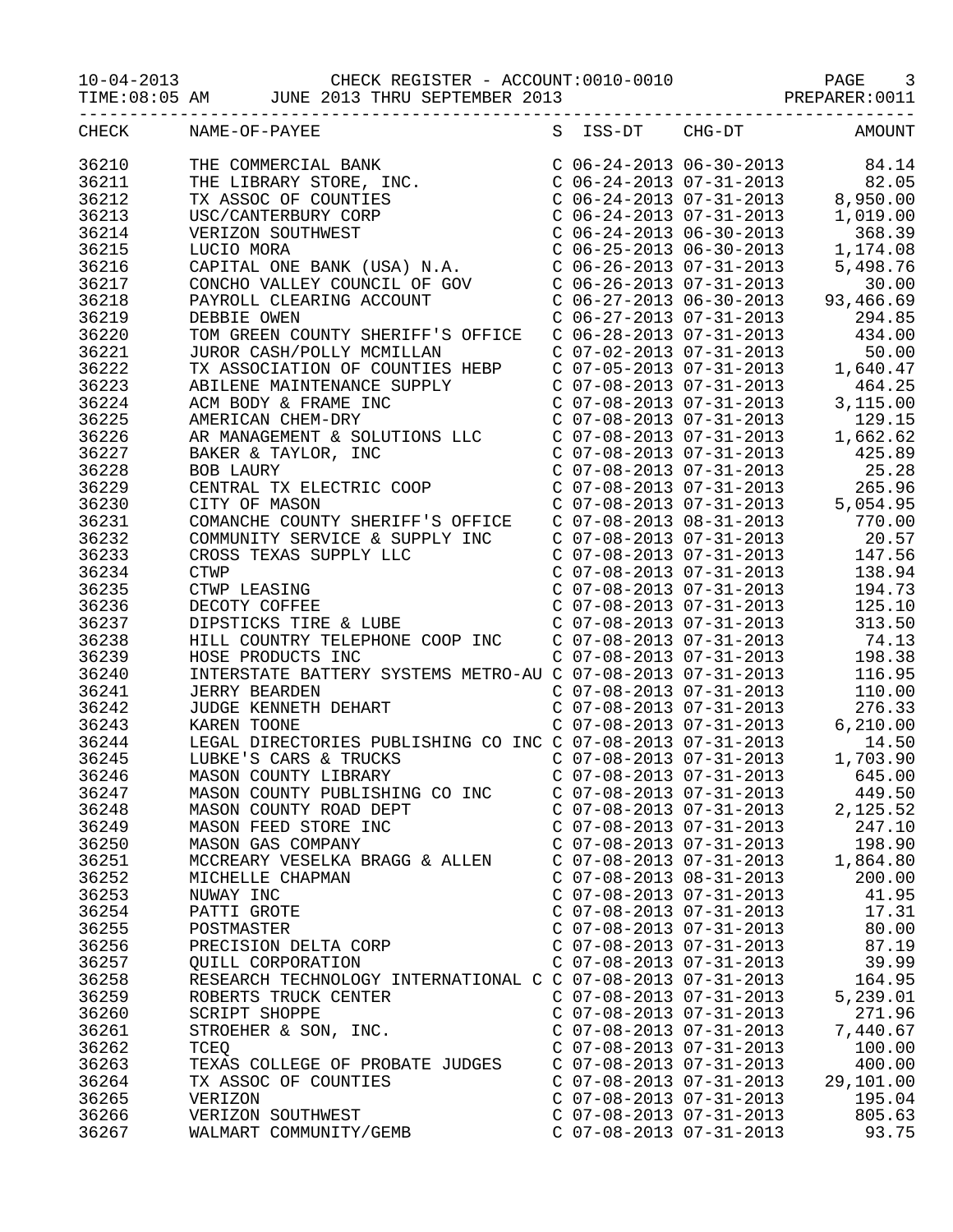| 36268 |                                                                                                                                                                                                                                             | C 07-08-2013 07-31-2013<br>C 07-08-2013 07-31-2013<br>C 07-08-2013 07-31-2013 | 746.74                                                                                                                                                                       |
|-------|---------------------------------------------------------------------------------------------------------------------------------------------------------------------------------------------------------------------------------------------|-------------------------------------------------------------------------------|------------------------------------------------------------------------------------------------------------------------------------------------------------------------------|
| 36269 |                                                                                                                                                                                                                                             |                                                                               | 271.49                                                                                                                                                                       |
| 36270 |                                                                                                                                                                                                                                             |                                                                               | 421.33                                                                                                                                                                       |
| 36271 |                                                                                                                                                                                                                                             |                                                                               | 122.22                                                                                                                                                                       |
| 36272 |                                                                                                                                                                                                                                             |                                                                               | $C$ 07-12-2013 07-31-2013 4,800.00                                                                                                                                           |
| 36273 |                                                                                                                                                                                                                                             |                                                                               | 62, 243.63                                                                                                                                                                   |
| 36274 |                                                                                                                                                                                                                                             |                                                                               | 65.00                                                                                                                                                                        |
| 36275 |                                                                                                                                                                                                                                             |                                                                               | 197.97                                                                                                                                                                       |
| 36276 |                                                                                                                                                                                                                                             | $C$ 07-22-2013 07-31-2013                                                     | 187.50                                                                                                                                                                       |
| 36277 |                                                                                                                                                                                                                                             | $C$ 07-22-2013 07-31-2013                                                     | 70.55                                                                                                                                                                        |
| 36278 | 72 DEGREES AIR CONDITIONING HEATING C 07-22-2013 07-31-2013<br>APPLIED CONCEPTS, INC<br>C 07-22-2013 07-31-2013<br>AVEUEL CORPORATION<br>AVEUEL CORPORATION<br>AVEUEL CORPORATION<br>C 07-22-2013 07-31-2013<br>BAKER & TAYLOR, INC<br>C 07 |                                                                               | $C$ 07-22-2013 07-31-2013 6,616.50                                                                                                                                           |
| 36279 |                                                                                                                                                                                                                                             |                                                                               | 448.68                                                                                                                                                                       |
| 36280 |                                                                                                                                                                                                                                             |                                                                               | 185.99                                                                                                                                                                       |
| 36281 |                                                                                                                                                                                                                                             |                                                                               | 1,249.82                                                                                                                                                                     |
| 36282 |                                                                                                                                                                                                                                             | $C$ 07-22-2013 07-31-2013                                                     | 80.00                                                                                                                                                                        |
| 36283 |                                                                                                                                                                                                                                             |                                                                               | 72.28                                                                                                                                                                        |
| 36284 |                                                                                                                                                                                                                                             |                                                                               |                                                                                                                                                                              |
| 36285 |                                                                                                                                                                                                                                             |                                                                               |                                                                                                                                                                              |
| 36286 |                                                                                                                                                                                                                                             |                                                                               | $\begin{array}{cccc} \text{C} & 07-22-2013 & 07-31-2013 & 20.00 \\ \text{C} & 07-22-2013 & 07-31-2013 & 2,108.61 \\ \text{C} & 07-22-2013 & 07-31-2013 & 227.70 \end{array}$ |
| 36287 | DAN'S MACHINE & WELDING INC                                                                                                                                                                                                                 | $C$ 07-22-2013 08-31-2013                                                     | 30.00                                                                                                                                                                        |
| 36288 | DEBBIE OWEN                                                                                                                                                                                                                                 | $C$ 07-22-2013 07-31-2013                                                     | 976.90                                                                                                                                                                       |
| 36289 | DOLLAR GENERAL-CHARGED SALES                                                                                                                                                                                                                | $C$ 07-22-2013 07-31-2013                                                     | 26.50                                                                                                                                                                        |
| 36290 | FRAZER BILT                                                                                                                                                                                                                                 |                                                                               | 659.78                                                                                                                                                                       |
| 36291 | C 07-22-2013 07-31-2013<br>FREDERICKSBURG FAMILY CLINIC C 07-22-2013 08-31-2013<br>GEISTWEIDT & WHITWORTH, P.C. C 07-22-2013 07-31-2013<br>HILL COUNTRY MEM HOSPITAL C 07-22-2013 07-31-2013<br>HINCKLEY'S COUNTRY SESSE                    | C 07-22-2013 07-31-2013<br>C 07-22-2013 08-31-2013                            | 95.36                                                                                                                                                                        |
| 36292 |                                                                                                                                                                                                                                             |                                                                               | 750.00                                                                                                                                                                       |
| 36293 |                                                                                                                                                                                                                                             |                                                                               | 19.80                                                                                                                                                                        |
| 36294 | HINCKLEY'S COUNTRY STORE<br>HOLT COMPANY OF TEXAS<br>KATHRYN MARTIN DBA<br>KEITH HIGDON<br>LEXIS NEXIS                                                                                                                                      | $C$ 07-22-2013 07-31-2013                                                     | 16.38                                                                                                                                                                        |
| 36295 |                                                                                                                                                                                                                                             | $C$ 07-22-2013 07-31-2013                                                     | 952.54                                                                                                                                                                       |
| 36296 |                                                                                                                                                                                                                                             |                                                                               | 425.00                                                                                                                                                                       |
| 36297 |                                                                                                                                                                                                                                             | C 07-22-2013 07-31-2013<br>C 07-22-2013 07-31-2013                            | 116.00                                                                                                                                                                       |
| 36298 |                                                                                                                                                                                                                                             | $C$ 07-22-2013 07-31-2013                                                     | 105.00                                                                                                                                                                       |
| 36299 | LEXISNEXIS RISK DATA MANAGEMENT C 07-22-2013 07-31-2013                                                                                                                                                                                     |                                                                               | 30.00                                                                                                                                                                        |
| 36300 | LOWE'S PAY AND SAVE INC                                                                                                                                                                                                                     | $C$ 07-22-2013 07-31-2013                                                     | 646.25                                                                                                                                                                       |
| 36301 |                                                                                                                                                                                                                                             |                                                                               | 530.41                                                                                                                                                                       |
| 36302 | MASON BUILDING SUPPLY & RENTAL INC $C$ 07-22-2013 08-31-2013<br>MASON COUNTY LIBRARY $C$ 07-22-2013 07-31-2013                                                                                                                              |                                                                               | 225.00                                                                                                                                                                       |
| 36303 | MASON COUNTY LIBRARY<br>MASON COUNTY ROAD DEPT                                                                                                                                                                                              | $C$ 07-22-2013 07-31-2013                                                     | 25.00                                                                                                                                                                        |
| 36304 | MASON MONOGRAMS & MORE                                                                                                                                                                                                                      | $C$ 07-22-2013 07-31-2013                                                     | 55.00                                                                                                                                                                        |
| 36305 | NANCY SCHOLIBO                                                                                                                                                                                                                              | $C$ 07-22-2013 07-31-2013                                                     | 60.88                                                                                                                                                                        |
| 36306 | PRIMROSE OIL COMPANY INC                                                                                                                                                                                                                    | $C$ 07-22-2013 07-31-2013                                                     | 644.50                                                                                                                                                                       |
| 36307 | QUILL CORPORATION                                                                                                                                                                                                                           | $C$ 07-22-2013 07-31-2013                                                     | 262.57                                                                                                                                                                       |
| 36308 | SAN SABA FIRE SAFETY EQUIPMENT INC C 07-22-2013 07-31-2013                                                                                                                                                                                  |                                                                               | 140.00                                                                                                                                                                       |
| 36309 | <b>SCRIPT SHOPPE</b>                                                                                                                                                                                                                        | $C$ 07-22-2013 07-31-2013                                                     | 373.37                                                                                                                                                                       |
| 36310 | SHELL FLEET PLUS                                                                                                                                                                                                                            | $C$ 07-22-2013 07-31-2013                                                     | 403.96                                                                                                                                                                       |
| 36311 | SMITH STEEL                                                                                                                                                                                                                                 | $C$ 07-22-2013 07-31-2013                                                     | 340.00                                                                                                                                                                       |
| 36312 | STATE COMPTROLLER                                                                                                                                                                                                                           | $C$ 07-22-2013 07-31-2013                                                     | 100.00                                                                                                                                                                       |
| 36313 | SW HOSPITAL LLANO                                                                                                                                                                                                                           | $C$ 07-22-2013 07-31-2013                                                     | 22.59                                                                                                                                                                        |
| 36314 | THOMAS R STARKS                                                                                                                                                                                                                             | $C$ 07-22-2013 07-31-2013                                                     | 1,425.00                                                                                                                                                                     |
| 36315 | TX DISTRICT COURT ALLIANCE                                                                                                                                                                                                                  | $C$ 07-22-2013 08-31-2013                                                     | 30.00                                                                                                                                                                        |
| 36316 | TX HILL COUNTRY ORTHOPAEDICS                                                                                                                                                                                                                | $C$ 07-22-2013 07-31-2013                                                     | 33.82                                                                                                                                                                        |
| 36317 | VERIZON SOUTHWEST                                                                                                                                                                                                                           | $C$ 07-22-2013 07-31-2013                                                     | 585.18                                                                                                                                                                       |
| 36318 | XEROX CORPORATION                                                                                                                                                                                                                           | $C$ 07-22-2013 07-31-2013                                                     | 67.92                                                                                                                                                                        |
| 36319 | ZESCH & PICKETT                                                                                                                                                                                                                             | $C$ 07-22-2013 07-31-2013                                                     | 190.00                                                                                                                                                                       |
| 36320 | CLEAR TITLES OF MASON                                                                                                                                                                                                                       | $C$ 07-23-2013 07-31-2013                                                     | 8.00                                                                                                                                                                         |
| 36321 | STATE COMPTROLLER                                                                                                                                                                                                                           | $C$ 07-25-2013 08-31-2013                                                     | 101.50                                                                                                                                                                       |
| 36322 | BLUEBONNET CASA                                                                                                                                                                                                                             | $C$ 07-25-2013 08-31-2013                                                     | 60.00                                                                                                                                                                        |
| 36323 | JUROR CASH/POLLY MCMILLAN                                                                                                                                                                                                                   | $C$ 07-25-2013 07-31-2013                                                     | 190.00                                                                                                                                                                       |
| 36324 | MASON COUNTY                                                                                                                                                                                                                                | $C$ 07-25-2013 07-31-2013                                                     | 4,793.73                                                                                                                                                                     |
| 36325 | OMNIBASE SERVICES OF TEXAS                                                                                                                                                                                                                  | $C$ 07-25-2013 08-31-2013                                                     | 252.00                                                                                                                                                                       |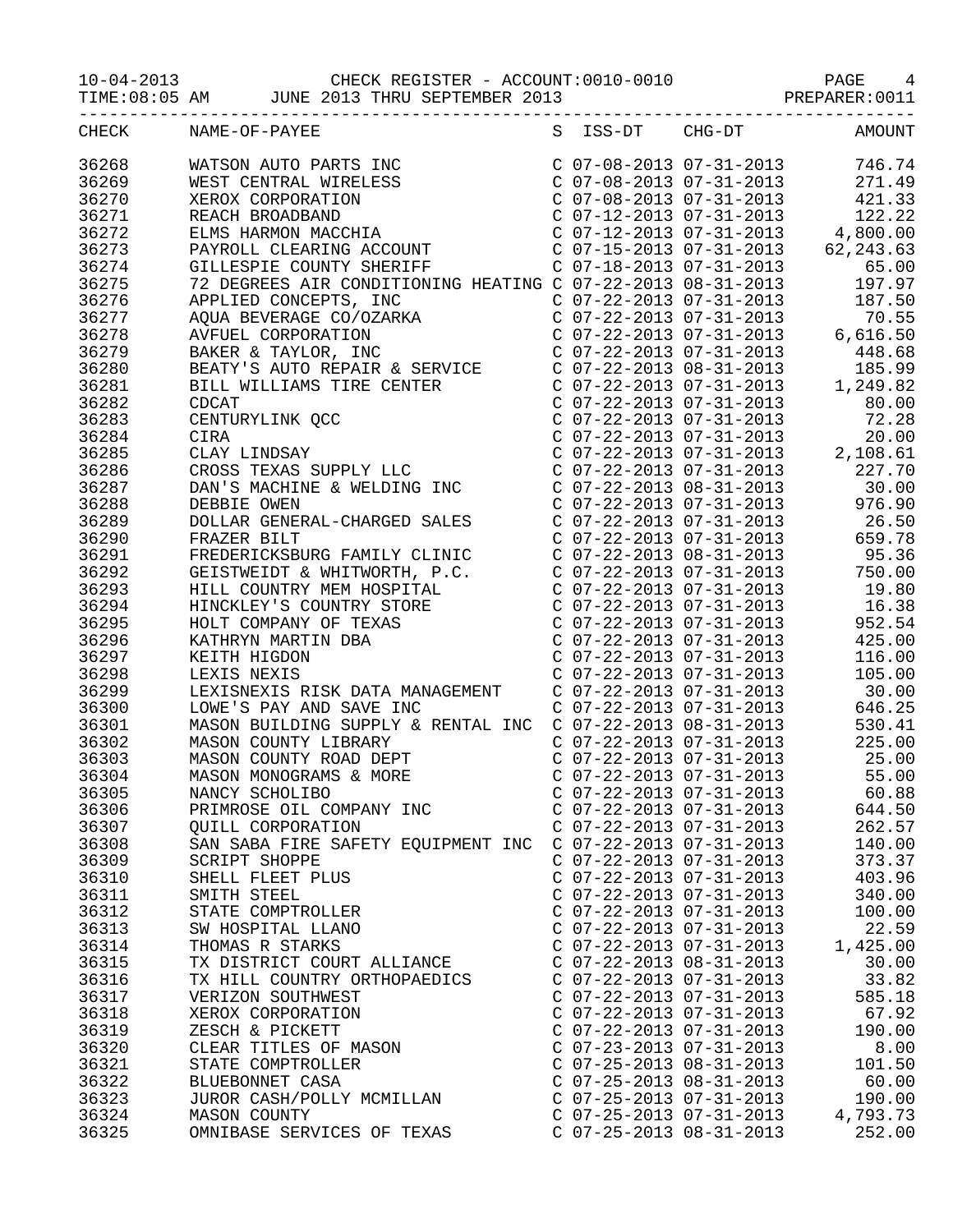TIME:08:05 AM JUNE 2013 THRU SEPTEMBER 2013 PREPARER:0011

|       | S ISS-DT CHG-DT AMOUNT<br>CHECK NAME-OF-PAYEE               |                                                        |                           |          |
|-------|-------------------------------------------------------------|--------------------------------------------------------|---------------------------|----------|
|       |                                                             |                                                        |                           |          |
|       |                                                             |                                                        |                           |          |
|       |                                                             |                                                        |                           |          |
|       |                                                             |                                                        |                           |          |
|       |                                                             |                                                        |                           |          |
|       |                                                             |                                                        |                           |          |
|       |                                                             |                                                        |                           |          |
|       |                                                             |                                                        |                           |          |
|       |                                                             |                                                        |                           |          |
|       |                                                             |                                                        |                           |          |
|       |                                                             |                                                        |                           |          |
|       |                                                             |                                                        |                           |          |
|       |                                                             |                                                        |                           |          |
|       |                                                             |                                                        |                           |          |
|       |                                                             |                                                        |                           |          |
|       |                                                             |                                                        |                           |          |
|       |                                                             |                                                        |                           |          |
|       |                                                             |                                                        |                           |          |
|       |                                                             |                                                        |                           |          |
|       |                                                             |                                                        |                           |          |
|       |                                                             |                                                        |                           |          |
|       |                                                             |                                                        |                           |          |
|       |                                                             |                                                        |                           |          |
|       |                                                             |                                                        |                           |          |
|       |                                                             |                                                        |                           |          |
|       |                                                             |                                                        |                           |          |
|       |                                                             |                                                        |                           |          |
|       |                                                             |                                                        |                           |          |
|       |                                                             |                                                        |                           |          |
|       |                                                             |                                                        |                           |          |
|       |                                                             |                                                        |                           |          |
|       |                                                             |                                                        |                           |          |
|       |                                                             |                                                        |                           |          |
|       |                                                             |                                                        |                           |          |
|       |                                                             |                                                        |                           |          |
|       |                                                             |                                                        |                           |          |
|       |                                                             |                                                        |                           |          |
|       |                                                             |                                                        |                           |          |
|       |                                                             |                                                        |                           |          |
|       |                                                             |                                                        |                           |          |
|       |                                                             |                                                        | $C$ 08-12-2013 08-31-2013 | 6,516.00 |
| 36364 | KAREN TOONE                                                 |                                                        |                           |          |
| 36365 | KERR COUNTY CLERK                                           | $C$ 08-12-2013 08-31-2013<br>$C$ 08-12-2013 08-31-2013 |                           | 417.00   |
| 36366 | LAIRD PALMER                                                |                                                        |                           | 1,540.00 |
| 36367 | LEE & COMPANY                                               | $C$ 08-12-2013 08-31-2013                              |                           | 200.00   |
| 36368 | LEXISNEXIS RISK DATA MANAGEMENT                             | $C$ 08-12-2013 08-31-2013                              |                           | 30.00    |
| 36369 | LLANO WELDING SUPPLY                                        | $C$ 08-12-2013 08-31-2013                              |                           | 31.50    |
| 36370 | MACK SKINNER                                                | $C$ 08-12-2013 08-31-2013                              |                           | 22.50    |
| 36371 | MAGAZINE SUBSCRIPTIONS - PTP AUSTIN C 08-12-2013 08-31-2013 |                                                        |                           | 554.61   |
| 36372 | MARY SCHOLIBO                                               | $C$ 08-12-2013 09-30-2013                              |                           | 275.00   |
| 36373 | MASON COUNTY PUBLISHING CO INC                              | $C$ 08-12-2013 08-31-2013                              |                           | 40.50    |
| 36374 | MASON COUNTY ROAD DEPT                                      | $C$ 08-12-2013 08-31-2013                              |                           | 2,244.42 |
| 36375 | MASON FEED STORE INC                                        | $C$ 08-12-2013 08-31-2013                              |                           | 146.80   |
| 36376 | MHP INDUSTRIES INC                                          | $C$ 08-12-2013 08-31-2013                              |                           | 74.23    |
| 36377 | MICHELLE CHAPMAN                                            | $C$ 08-12-2013 08-31-2013                              |                           | 800.00   |
| 36378 | NANCY SCHOLIBO                                              | $C$ 08-12-2013 08-31-2013                              |                           | 55.79    |
| 36379 | NUWAY INC                                                   | $C$ 08-12-2013 08-31-2013                              |                           | 84.72    |
| 36380 | OVERDRIVE INC                                               | V 08-12-2013 08-14-2013                                |                           | 531.56   |
| 36381 |                                                             | $C$ 08-12-2013 08-31-2013                              |                           | 469.30   |
|       | QUILL CORPORATION                                           |                                                        |                           |          |
| 36382 | RICHARD CONNELL, PH.D.                                      | $C$ 08-12-2013 08-31-2013                              |                           | 225.00   |

36383 ROBERTS TRUCK CENTER C 08-12-2013 08-31-2013 309.22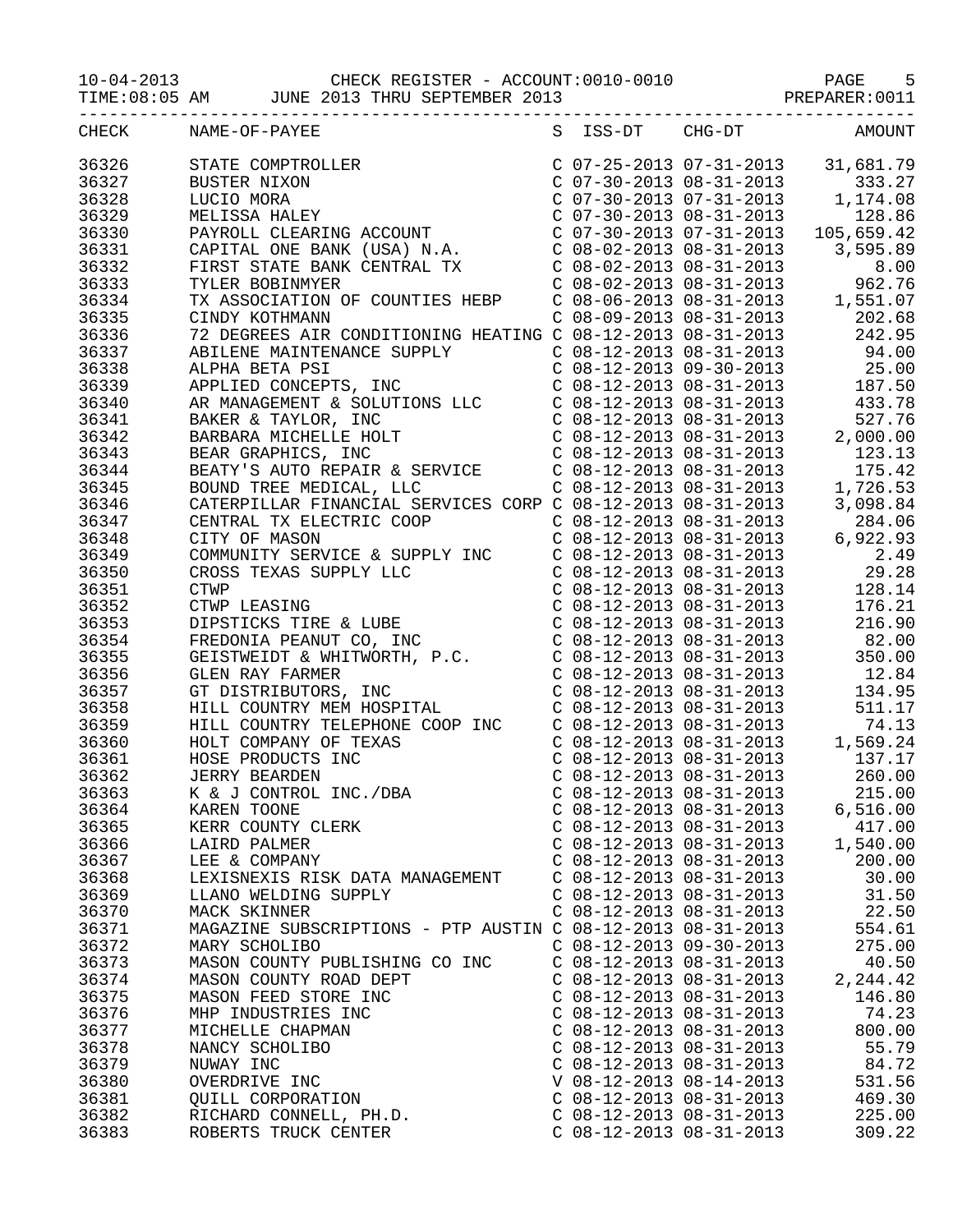|                                           | CHECK NAME-OF-PAYEE                                                                                                                                                                                                                                                                                                 |                           |  | S ISS-DT CHG-DT AMOUNT |
|-------------------------------------------|---------------------------------------------------------------------------------------------------------------------------------------------------------------------------------------------------------------------------------------------------------------------------------------------------------------------|---------------------------|--|------------------------|
|                                           | CHECK NAME-OP-PAYER SITS-DT CH6-DT 2013<br>1938-31 2010 2014<br>26284<br>26284<br>26285 2012<br>2717 SHOPE SEVICE SERVICE COB-12-2013 08-31-2013<br>283,000<br>2717 SHOPE SUPER SUPER COB-12-2013 08-31-2013<br>283,000<br>26287 2717 SHOPE STR                                                                     |                           |  |                        |
|                                           |                                                                                                                                                                                                                                                                                                                     |                           |  |                        |
|                                           |                                                                                                                                                                                                                                                                                                                     |                           |  |                        |
|                                           |                                                                                                                                                                                                                                                                                                                     |                           |  |                        |
|                                           |                                                                                                                                                                                                                                                                                                                     |                           |  |                        |
| 36420                                     | CIRA                                                                                                                                                                                                                                                                                                                | $C$ 08-26-2013 09-30-2013 |  | 20.00                  |
| 36421<br>36422<br>36423<br>36424<br>36425 | CLAY LINDSAY<br>CONCHO VALLEY COUNCIL OF GOV<br>CONCHO VALLEY COUNCIL OF GOV C 08-26-2013 09-30-2013 89.00<br>CROSS TEXAS SUPPLY LLC C 08-26-2013 09-30-2013 80.73<br>DEBBIE OWEN<br>FRONTERA HEATHCARE NETWORK C 08-26-2013 08-31-2013                                                                             | $C$ 08-26-2013 09-30-2013 |  | 88.90<br>75.23         |
| 36426<br>36427<br>36428<br>36429          | GARY W MILLER<br>HILL COUNTRY MEM HOSPITAL COUNTRY MEM HOSPITAL COUNTRY MEM HOSPITAL COUNTRY MEM HOSPITAL COUNTRY MEM HOSPITAL<br>HOSE PRODUCTS INC C 08-26-2013 09-30-2013 12.00<br>C 08-26-2013 09-30-2013 39.98<br>C 08-26-2013 09-                                                                              |                           |  |                        |
| 36430<br>36431<br>36432<br>36433<br>36434 | HOSE PRODUCTS INC<br>HOSE PRODUCTS INC<br>LAMPLIGHT DESIGNS<br>LEXIS NEXIS<br>LEXIS NEXIS<br>LEXIS NEXIS<br>LEXIS NEXIS<br>LEXIS NEXIS<br>LEXIS NEXIS<br>LEXIS NEXIS<br>LEXIS NEXIS<br>C 08-26-2013 09-30-2013<br>C 08-26-2013 09-30-2013<br>C 08-26-201                                                            |                           |  |                        |
| 36435<br>36436<br>36437<br>36438          | MCCREARY VESELKA BRAGG & ALLEN C 08-26-2013 09-30-2013 2,030.97<br>9UILL CORPORATION<br>RCI TECHNOLOGIES INC<br>SHELL FLEET PLUS<br>THE LIBRARY STORE, INC.<br>C 08-26-2013 09-30-2013<br>C 08-26-2013 09-30-2013<br>C 08-26-2013 09-30-2013<br>C 08-26-2013 09-30-2013<br>268.50<br>C 08-26-2013 09-30-2013<br>25. |                           |  |                        |
| 36439<br>36440                            |                                                                                                                                                                                                                                                                                                                     |                           |  |                        |

36441 TINA C YOUNG C 08-26-2013 09-30-2013 328.63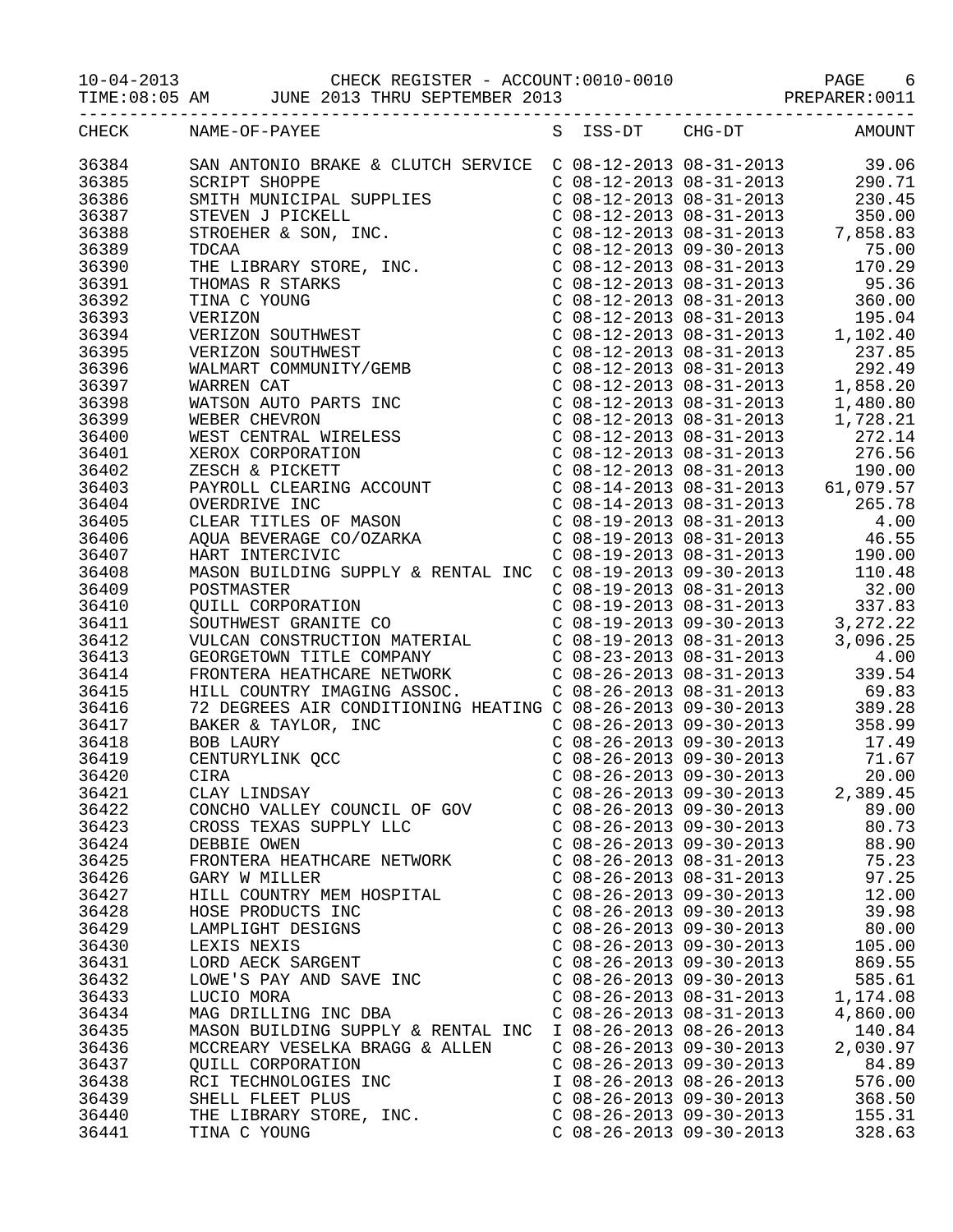# 10-04-2013 CHECK REGISTER - ACCOUNT:0010-0010 PAGE 7 TIME:08:05 AM JUNE 2013 THRU SEPTEMBER 2013 PREPARER:0011

| CHECK | NAME-OF-PAYEE                                                                                                                                                                                                                                                                                                                                  |                           | S ISS-DT CHG-DT AMOUNT |
|-------|------------------------------------------------------------------------------------------------------------------------------------------------------------------------------------------------------------------------------------------------------------------------------------------------------------------------------------------------|---------------------------|------------------------|
| 36442 | VERIZON SOUTHWEST<br>WALMART COMMUNITY/GEMB<br>WEST CENTRAL WIRELESS<br>VERIZON SOUTHWEST<br>WALMART COMMUNITY/GEMB<br>WEST CENTRAL WIRELESS<br>CATERPILLAR FINANCIAL SERVICES CORP C 08-27-2013 09-30-2013<br>CATERPILLAR FINANCIAL SERVICES CORP C 08-27-2013 09-30-2013 147,883.79<br>FAR WEST TX CJCA                                      |                           |                        |
| 36443 |                                                                                                                                                                                                                                                                                                                                                |                           |                        |
|       |                                                                                                                                                                                                                                                                                                                                                |                           |                        |
| 36444 | $\begin{tabular}{l ll} \textbf{WIST} \texttt{CENT-TR} \texttt{CENTAL VITREERS} & \texttt{C 09-27-2013 09-31-2013} & 99.50 \\ \texttt{CART RENTER} \texttt{WIST} \texttt{N GCM} & 0 & 09-27-2013 09-30-2013 & 147,983.79 \\ \texttt{GRA WIST TR CICA} & 0 & 08-27-2013 09-30-2013 & 147,983.79 \\ \texttt{GRAW TURC} \texttt{WOLR} & 0 & 08-27$ |                           |                        |
| 36445 |                                                                                                                                                                                                                                                                                                                                                |                           |                        |
| 36446 |                                                                                                                                                                                                                                                                                                                                                |                           |                        |
| 36447 |                                                                                                                                                                                                                                                                                                                                                |                           |                        |
| 36448 |                                                                                                                                                                                                                                                                                                                                                |                           |                        |
| 36449 |                                                                                                                                                                                                                                                                                                                                                |                           |                        |
| 36450 |                                                                                                                                                                                                                                                                                                                                                |                           |                        |
| 36451 |                                                                                                                                                                                                                                                                                                                                                |                           |                        |
| 36452 |                                                                                                                                                                                                                                                                                                                                                |                           |                        |
| 36453 |                                                                                                                                                                                                                                                                                                                                                |                           |                        |
| 36454 |                                                                                                                                                                                                                                                                                                                                                |                           |                        |
| 36455 |                                                                                                                                                                                                                                                                                                                                                |                           |                        |
|       |                                                                                                                                                                                                                                                                                                                                                |                           |                        |
| 36456 |                                                                                                                                                                                                                                                                                                                                                |                           |                        |
| 36457 |                                                                                                                                                                                                                                                                                                                                                |                           |                        |
| 36458 |                                                                                                                                                                                                                                                                                                                                                |                           |                        |
| 36459 |                                                                                                                                                                                                                                                                                                                                                |                           |                        |
| 36460 |                                                                                                                                                                                                                                                                                                                                                |                           |                        |
| 36461 |                                                                                                                                                                                                                                                                                                                                                |                           |                        |
| 36462 |                                                                                                                                                                                                                                                                                                                                                |                           |                        |
| 36463 |                                                                                                                                                                                                                                                                                                                                                |                           |                        |
| 36464 |                                                                                                                                                                                                                                                                                                                                                |                           |                        |
| 36465 |                                                                                                                                                                                                                                                                                                                                                |                           |                        |
| 36466 |                                                                                                                                                                                                                                                                                                                                                |                           |                        |
| 36467 |                                                                                                                                                                                                                                                                                                                                                |                           |                        |
|       |                                                                                                                                                                                                                                                                                                                                                |                           |                        |
| 36468 |                                                                                                                                                                                                                                                                                                                                                |                           |                        |
| 36469 |                                                                                                                                                                                                                                                                                                                                                |                           |                        |
| 36470 |                                                                                                                                                                                                                                                                                                                                                |                           |                        |
| 36471 |                                                                                                                                                                                                                                                                                                                                                |                           |                        |
| 36472 |                                                                                                                                                                                                                                                                                                                                                |                           |                        |
| 36473 |                                                                                                                                                                                                                                                                                                                                                |                           |                        |
| 36474 |                                                                                                                                                                                                                                                                                                                                                |                           |                        |
| 36475 |                                                                                                                                                                                                                                                                                                                                                |                           |                        |
| 36476 |                                                                                                                                                                                                                                                                                                                                                |                           |                        |
| 36477 |                                                                                                                                                                                                                                                                                                                                                |                           |                        |
| 36478 |                                                                                                                                                                                                                                                                                                                                                |                           |                        |
| 36479 |                                                                                                                                                                                                                                                                                                                                                |                           |                        |
|       |                                                                                                                                                                                                                                                                                                                                                | $C$ 09-09-2013 09-30-2013 | 443.26                 |
| 36480 | HILL COUNTRY AUTO GLASS                                                                                                                                                                                                                                                                                                                        | $C$ 09-09-2013 09-30-2013 |                        |
| 36481 | HILL COUNTRY TELEPHONE COOP INC                                                                                                                                                                                                                                                                                                                |                           | 74.13                  |
| 36482 | HOSE PRODUCTS INC                                                                                                                                                                                                                                                                                                                              | $C$ 09-09-2013 09-30-2013 | 47.88                  |
| 36483 | INTERSTATE BATTERY SYSTEMS METRO-AU C 09-09-2013 09-30-2013                                                                                                                                                                                                                                                                                    |                           | 199.90                 |
| 36484 | K & H ELECTRICAL SERVICES                                                                                                                                                                                                                                                                                                                      | $C$ 09-09-2013 09-30-2013 | 2,830.00               |
| 36485 | LLANO WELDING SUPPLY                                                                                                                                                                                                                                                                                                                           | $C$ 09-09-2013 09-30-2013 | 192.35                 |
| 36486 | MACK SKINNER                                                                                                                                                                                                                                                                                                                                   | $C$ 09-09-2013 09-30-2013 | 311.25                 |
| 36487 | MAG DRILLING INC DBA                                                                                                                                                                                                                                                                                                                           | $C$ 09-09-2013 09-30-2013 | 2,700.00               |
| 36488 | <b>MASON ART WALK</b>                                                                                                                                                                                                                                                                                                                          | $C$ 09-09-2013 09-30-2013 | 36.00                  |
| 36489 | MASON BUILDING SUPPLY & RENTAL INC                                                                                                                                                                                                                                                                                                             | C 09-09-2013 09-30-2013   | 59.46                  |
| 36490 | MASON COUNTY LIBRARY                                                                                                                                                                                                                                                                                                                           | $C$ 09-09-2013 09-30-2013 | 96.75                  |
| 36491 | MASON COUNTY PUBLISHING CO INC                                                                                                                                                                                                                                                                                                                 | $C$ 09-09-2013 09-30-2013 | 344.25                 |
| 36492 | MASON COUNTY ROAD DEPT                                                                                                                                                                                                                                                                                                                         | $C$ 09-09-2013 09-30-2013 | 1,693.89               |
| 36493 | MASON FEED STORE INC                                                                                                                                                                                                                                                                                                                           | $C$ 09-09-2013 09-30-2013 | 45.00                  |
| 36494 | MASON FUNERAL HOME                                                                                                                                                                                                                                                                                                                             | $C$ 09-09-2013 09-30-2013 | 599.90                 |
|       |                                                                                                                                                                                                                                                                                                                                                |                           |                        |
| 36495 | MASON SHORT STOP                                                                                                                                                                                                                                                                                                                               | $C$ 09-09-2013 09-30-2013 | 90.74                  |
| 36496 | MCCREARY VESELKA BRAGG & ALLEN                                                                                                                                                                                                                                                                                                                 | $C$ 09-09-2013 09-30-2013 | 616.70                 |
| 36497 | NANCY SCHOLIBO                                                                                                                                                                                                                                                                                                                                 | C 09-09-2013 09-30-2013   | 41.24                  |
| 36498 | NEFFENDORF KNOPP DOSS & COMPANY                                                                                                                                                                                                                                                                                                                | $C$ 09-09-2013 09-30-2013 | 10,000.00              |
| 36499 | NUWAY INC                                                                                                                                                                                                                                                                                                                                      | $C$ 09-09-2013 09-30-2013 | 38.20                  |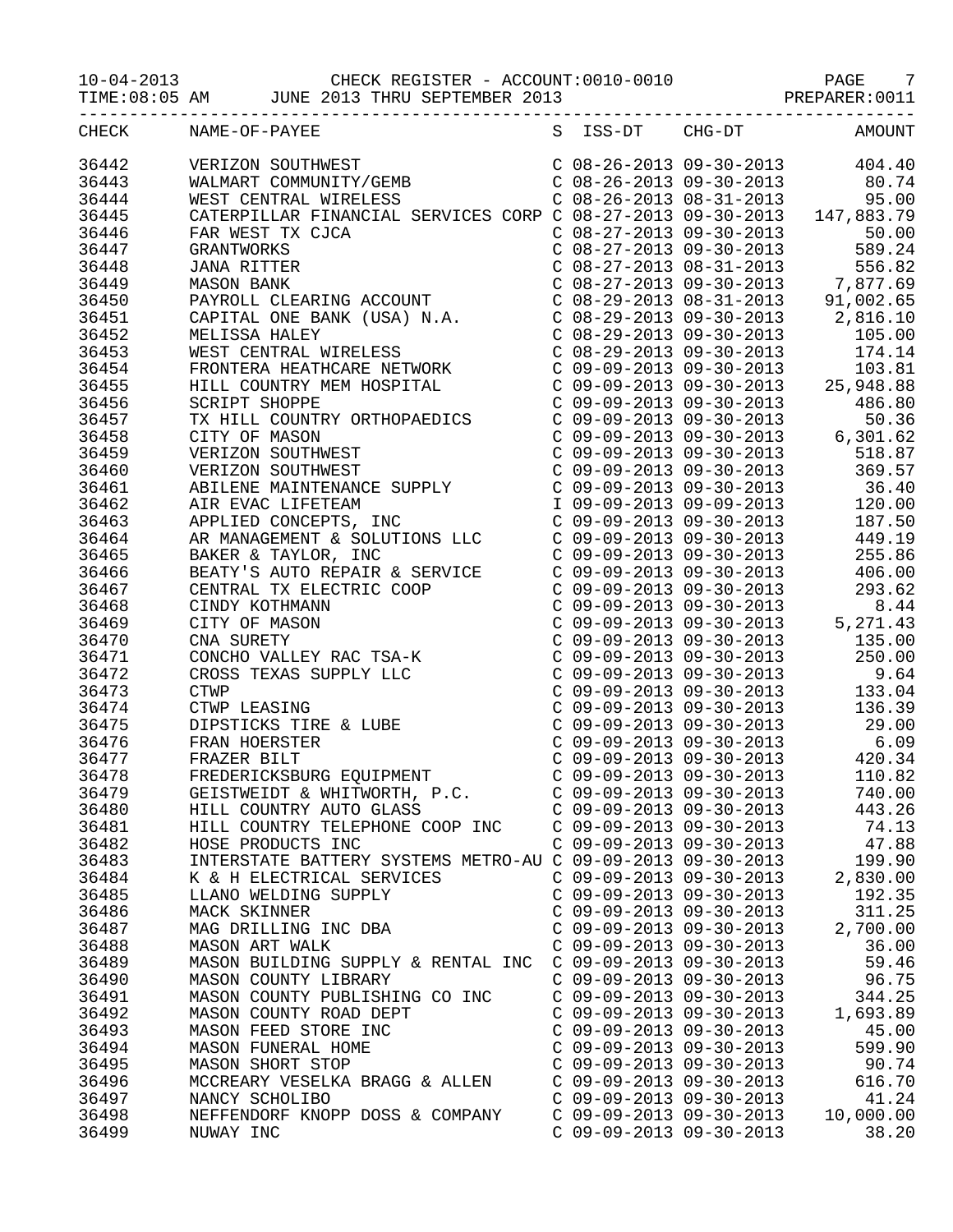| CHECK | NAME-OF-PAYEE                                                                                                                                                                                                                                                                                                                                                                                              |                           |                           | S ISS-DT CHG-DT AMOUNT        |
|-------|------------------------------------------------------------------------------------------------------------------------------------------------------------------------------------------------------------------------------------------------------------------------------------------------------------------------------------------------------------------------------------------------------------|---------------------------|---------------------------|-------------------------------|
| 36500 | $\begin{tabular}{l c c c c c} \multicolumn{4}{c}{\textbf{PATH GROTE}} & $\mathbb{C}$ & $\mathbb{O}9$-$0$-$2013$ & $\mathbb{O}9$-$0$-$2013$ & $\mathbb{O}4$-$0$ \\ \multicolumn{4}{c}{\textbf{REBECCA SCHUESSLER}} & $\mathbb{C}$ & $\mathbb{O}9$-$0$-$2013$ & $\mathbb{O}4$-$0$ \\ \multicolumn{4}{c}{\textbf{REBECCA SCHUESSLER}} & $\mathbb{C}$ & $\mathbb{O}9$-$0$-$2013$ & $\mathbb{O}9$-$0$-$2013$ &$ |                           |                           |                               |
| 36501 |                                                                                                                                                                                                                                                                                                                                                                                                            |                           |                           |                               |
| 36502 |                                                                                                                                                                                                                                                                                                                                                                                                            |                           |                           |                               |
| 36503 |                                                                                                                                                                                                                                                                                                                                                                                                            |                           |                           |                               |
| 36504 |                                                                                                                                                                                                                                                                                                                                                                                                            |                           |                           |                               |
| 36505 |                                                                                                                                                                                                                                                                                                                                                                                                            |                           |                           |                               |
| 36506 |                                                                                                                                                                                                                                                                                                                                                                                                            |                           |                           |                               |
| 36507 |                                                                                                                                                                                                                                                                                                                                                                                                            |                           |                           |                               |
| 36508 |                                                                                                                                                                                                                                                                                                                                                                                                            |                           |                           |                               |
| 36509 |                                                                                                                                                                                                                                                                                                                                                                                                            |                           |                           |                               |
|       |                                                                                                                                                                                                                                                                                                                                                                                                            |                           |                           |                               |
| 36510 |                                                                                                                                                                                                                                                                                                                                                                                                            |                           |                           |                               |
| 36511 |                                                                                                                                                                                                                                                                                                                                                                                                            |                           |                           |                               |
| 36512 |                                                                                                                                                                                                                                                                                                                                                                                                            |                           |                           |                               |
| 36513 |                                                                                                                                                                                                                                                                                                                                                                                                            |                           |                           |                               |
| 36514 |                                                                                                                                                                                                                                                                                                                                                                                                            |                           |                           |                               |
| 36515 |                                                                                                                                                                                                                                                                                                                                                                                                            |                           |                           |                               |
| 36516 |                                                                                                                                                                                                                                                                                                                                                                                                            |                           |                           |                               |
| 36517 |                                                                                                                                                                                                                                                                                                                                                                                                            |                           |                           |                               |
| 36518 |                                                                                                                                                                                                                                                                                                                                                                                                            |                           |                           |                               |
| 36519 |                                                                                                                                                                                                                                                                                                                                                                                                            |                           |                           |                               |
| 36520 | TX ASSOCIATION OF COUNTIES HEBP<br>TX ASSOCIATION OF COUNTIES HEBP<br>C 09-13-2013 09-30-2013 1,550.20<br>C 09-17-2013 09-30-2013 62.00<br>72 DEGREES AIR CONDITIONING HEATING C 09-23-2013 09-30-2013 197.97<br>CENTRAL TEXAS AUTOPSY                                                                                                                                                                     |                           |                           |                               |
| 36521 | CITIZENS INSURANCE AGENCY                                                                                                                                                                                                                                                                                                                                                                                  |                           |                           | C 09-23-2013 09-30-2013 50.00 |
| 36522 |                                                                                                                                                                                                                                                                                                                                                                                                            |                           |                           |                               |
| 36523 |                                                                                                                                                                                                                                                                                                                                                                                                            |                           |                           |                               |
| 36524 |                                                                                                                                                                                                                                                                                                                                                                                                            |                           |                           |                               |
| 36525 | DATA FLEX BUSINESS PRODUCTS LLC $109-23-2013$ 09-23-2013 216.55<br>DEMCO C 09-23-2013 09-30-2013 216.55<br>DEMCO C 09-23-2013 09-30-2013 35.14<br>DOLLAR GENERAL-CHARGED SALES C 09-23-2013 09-30-2013 77.10<br>ELECTION SYSTEMS & SOF                                                                                                                                                                     |                           |                           |                               |
| 36526 |                                                                                                                                                                                                                                                                                                                                                                                                            |                           |                           |                               |
| 36527 |                                                                                                                                                                                                                                                                                                                                                                                                            |                           |                           |                               |
| 36528 |                                                                                                                                                                                                                                                                                                                                                                                                            |                           |                           |                               |
| 36529 |                                                                                                                                                                                                                                                                                                                                                                                                            |                           |                           |                               |
| 36530 |                                                                                                                                                                                                                                                                                                                                                                                                            |                           |                           |                               |
| 36531 |                                                                                                                                                                                                                                                                                                                                                                                                            |                           |                           |                               |
| 36532 |                                                                                                                                                                                                                                                                                                                                                                                                            |                           |                           |                               |
| 36533 |                                                                                                                                                                                                                                                                                                                                                                                                            |                           |                           |                               |
| 36534 | MAG DRILLING INC DBA<br>MASON BUILDING SUPPLY & RENTAL INC I 09-23-2013 09-30-2013 420.00<br>MASON CO APPRAISAL DIST C 09-23-2013 09-23-2013 28,269.75<br>MASON COUNTY SOIL & WATER CONSER I 09-23-2013 09-30-2013 1,000.00                                                                                                                                                                                |                           |                           |                               |
|       |                                                                                                                                                                                                                                                                                                                                                                                                            |                           |                           |                               |
| 36535 |                                                                                                                                                                                                                                                                                                                                                                                                            |                           |                           |                               |
| 36536 |                                                                                                                                                                                                                                                                                                                                                                                                            |                           | $109-23-201309-23-2013$   |                               |
| 36537 | MATTHEW BENDER & CO                                                                                                                                                                                                                                                                                                                                                                                        |                           |                           | 48.49                         |
| 36538 | PENNY STABLEFORD                                                                                                                                                                                                                                                                                                                                                                                           |                           | $C$ 09-23-2013 09-30-2013 | 450.00                        |
| 36539 | PITNEY BOWES                                                                                                                                                                                                                                                                                                                                                                                               | $C$ 09-23-2013 09-30-2013 |                           | 162.24                        |
| 36540 | QUILL CORPORATION                                                                                                                                                                                                                                                                                                                                                                                          | I 09-23-2013 09-23-2013   |                           | 218.93                        |
| 36541 | RESERVE ACCOUNT                                                                                                                                                                                                                                                                                                                                                                                            | $C$ 09-23-2013 09-30-2013 |                           | 1,000.00                      |
| 36542 | SHELL FLEET PLUS                                                                                                                                                                                                                                                                                                                                                                                           | $C$ 09-23-2013 09-30-2013 |                           | 571.61                        |
| 36543 | TAMMIE BOUMAN                                                                                                                                                                                                                                                                                                                                                                                              | $C$ 09-23-2013 09-30-2013 |                           | 108.00                        |
| 36544 | TEXAS COMMUNICATIONS                                                                                                                                                                                                                                                                                                                                                                                       | $C$ 09-23-2013 09-30-2013 |                           | 744.73                        |
| 36545 | THE COMMERCIAL BANK                                                                                                                                                                                                                                                                                                                                                                                        | $C$ 09-23-2013 09-30-2013 |                           | 112.61                        |
| 36546 | TX ASSOC OF COUNTIES                                                                                                                                                                                                                                                                                                                                                                                       | $C$ 09-23-2013 09-30-2013 |                           | 8,950.00                      |
| 36547 | VERIZON                                                                                                                                                                                                                                                                                                                                                                                                    | $C$ 09-23-2013 09-30-2013 |                           | 195.04                        |
| 36548 | VERIZON SOUTHWEST                                                                                                                                                                                                                                                                                                                                                                                          | $C$ 09-23-2013 09-30-2013 |                           | 37.82                         |
| 36549 | VIRDELL DIESEL SERVICE                                                                                                                                                                                                                                                                                                                                                                                     | $C$ 09-23-2013 09-30-2013 |                           | 237.99                        |
| 36550 | XEROX CORPORATION                                                                                                                                                                                                                                                                                                                                                                                          | $C$ 09-23-2013 09-30-2013 |                           | 344.48                        |
| 36551 | AQUA BEVERAGE CO/OZARKA                                                                                                                                                                                                                                                                                                                                                                                    | I 09-23-2013 09-23-2013   |                           | 52.55                         |
| 36552 | LUCIO MORA                                                                                                                                                                                                                                                                                                                                                                                                 | $C$ 09-23-2013 09-30-2013 |                           | 1,174.08                      |
| 36553 | VERIZON SOUTHWEST                                                                                                                                                                                                                                                                                                                                                                                          | $C$ 09-23-2013 09-30-2013 |                           | 42.33                         |
| 36554 | WILL FREY                                                                                                                                                                                                                                                                                                                                                                                                  | $C$ 09-23-2013 09-30-2013 |                           | 391.00                        |
| 36555 | JUROR CASH/POLLY MCMILLAN                                                                                                                                                                                                                                                                                                                                                                                  | $C$ 09-24-2013 09-30-2013 |                           | 200.00                        |
| 36556 | 452ND JUDICIAL DISTRICT                                                                                                                                                                                                                                                                                                                                                                                    | $C$ 09-25-2013 09-30-2013 |                           | 10,186.66                     |
| 36557 | 452ND JUDICIAL DISTRICT                                                                                                                                                                                                                                                                                                                                                                                    | $C$ 09-25-2013 09-30-2013 |                           | 10,183.33                     |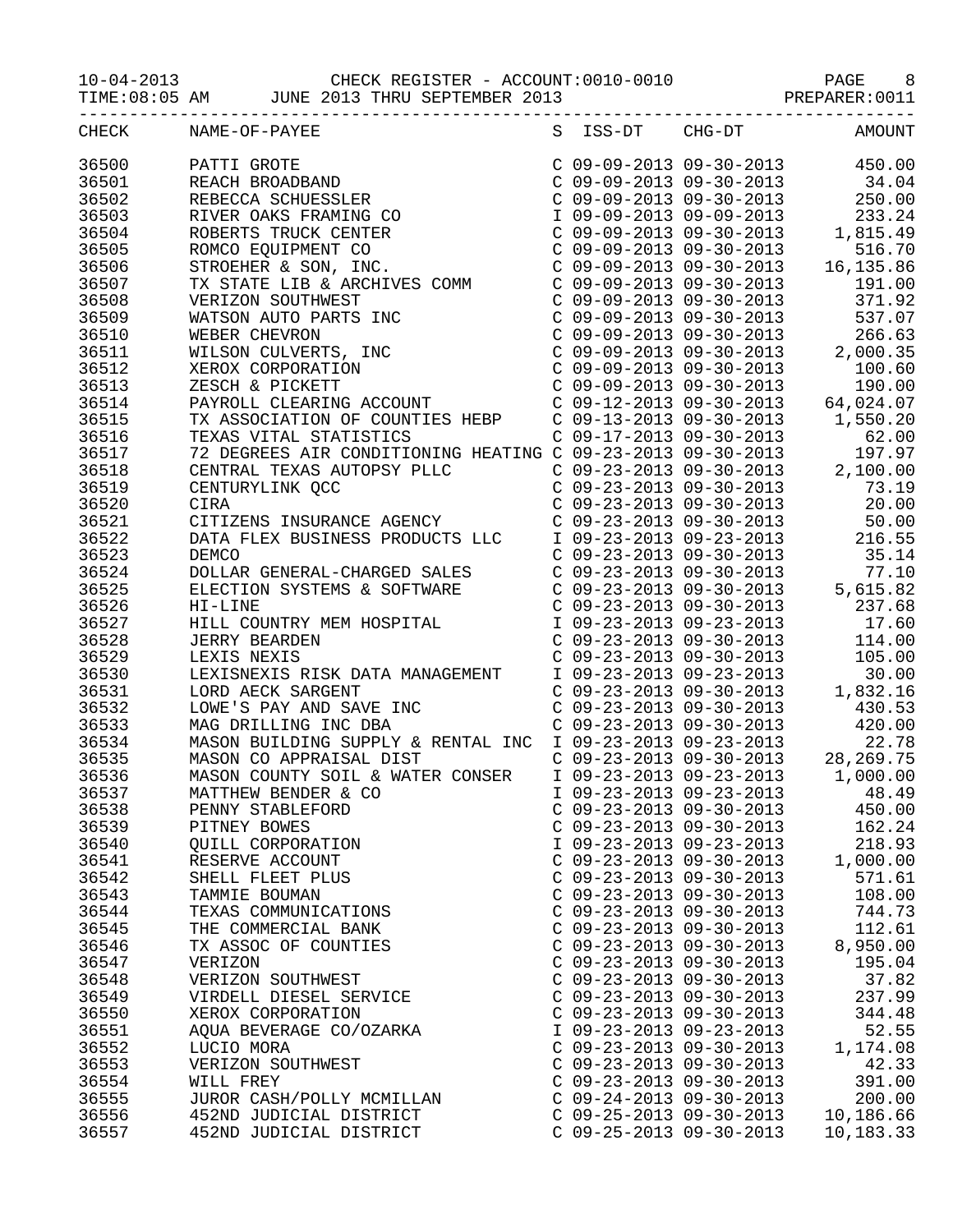| <b>CHECK</b> | NAME-OF-PAYEE                        | S | ISS-DT                    | CHG-DT | AMOUNT    |
|--------------|--------------------------------------|---|---------------------------|--------|-----------|
| 36558        | CHARLES R ELBEL                      |   | I 09-25-2013 09-25-2013   |        | 210.00    |
| 36559        | ELI CASTILLO                         |   | $C$ 09-25-2013 09-30-2013 |        | 900.00    |
| 36560        | 1ST MASON TITLE                      |   | I 09-26-2013 09-26-2013   |        | 19.00     |
| 36561        | TX LAWYERS'<br>INSURANCE<br>EXCHANGE |   | I 09-26-2013 09-26-2013   |        | 1,500.00  |
| 36562        | VERIZON SOUTHWEST                    |   | I 09-26-2013 09-26-2013   |        | 68.00     |
| 36563        | PAYROLL CLEARING ACCOUNT             |   | $C$ 09-27-2013 09-30-2013 |        | 97,972.65 |
| 36564        | DEVAL LLC                            |   | I 09-30-2013 09-30-2013   |        | 19.00     |
| 36565        | TDCAA                                |   | I 09-30-2013 09-30-2013   |        | 75.00     |
| 36566        | TDCAA                                |   | I 09-30-2013 09-30-2013   |        | 350.00    |
| 36567        | CITIZENS<br>INSURANCE AGENCY         |   | I 09-30-2013 09-30-2013   |        | 92.50     |
| 36568        | TDCAA                                |   | I 09-30-2013 09-30-2013   |        | 297.94    |
| 36569        | SOUTHWEST<br>VERIZON                 |   | I 09-30-2013 09-30-2013   |        | 169.25    |
| 36570        | INDEPENDENCE<br>TITLE<br>COMPANY     |   | I 09-30-2013 09-30-2013   |        | 11.00     |
|              |                                      |   |                           |        |           |